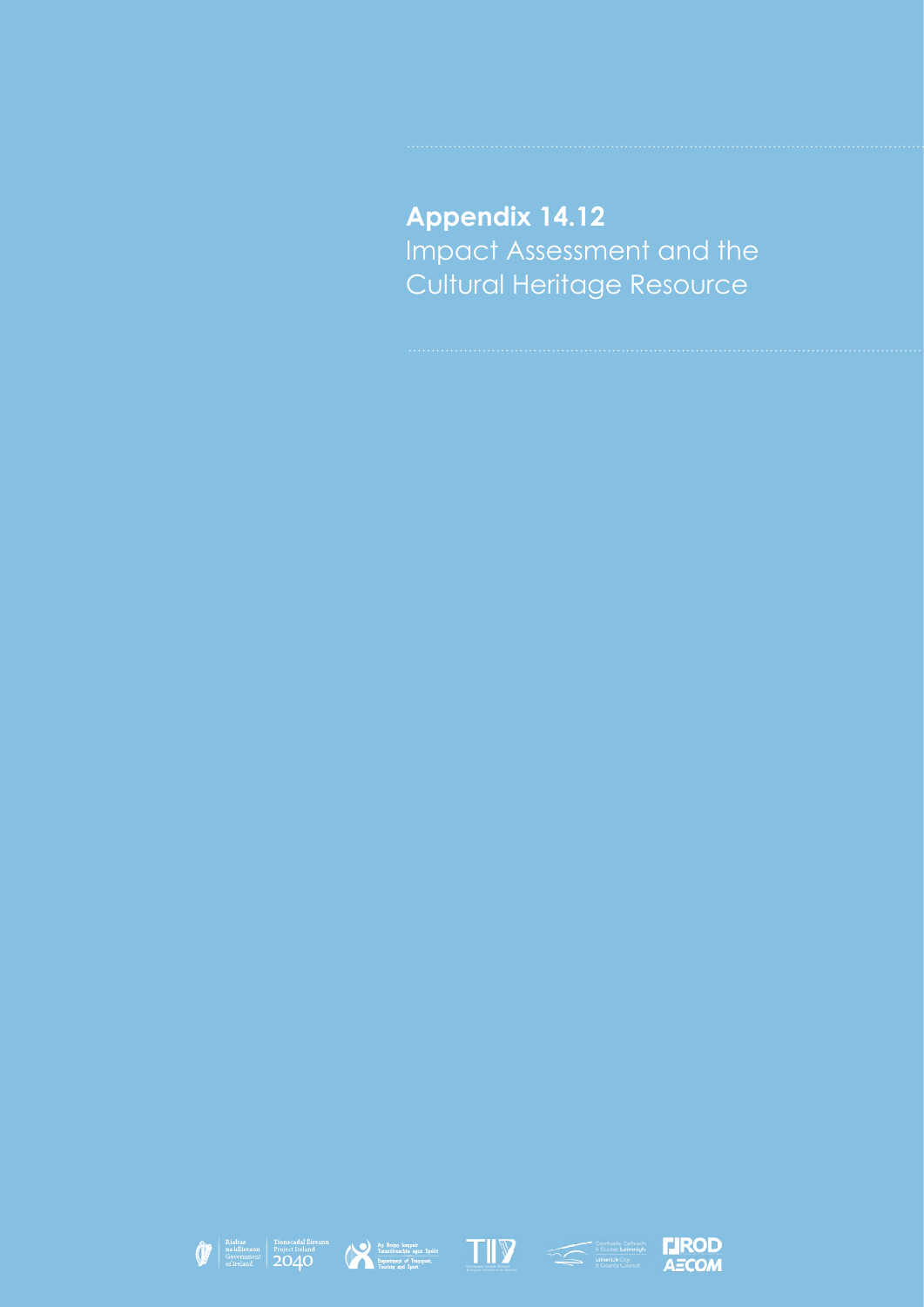## **APPENDIX 14.12 Impact Assessment and the Cultural Heritage Resource**

## **Potential Impacts on Archaeological and Historical Remains**

Impacts are defined as 'the degree of change in an environment resulting from a development' (Environmental Protection Agency 2003: 31). They are described as profound, significant or slight impacts on archaeological remains. They may be negative, positive or neutral, direct, indirect or cumulative, temporary or permanent.

- Impacts can be identified from detailed information about a project, the nature of the area affected and the range of archaeological and historical resources potentially affected. Development can affect the archaeological and historical resource of a given landscape in a number of ways.
- Permanent and temporary land-take, associated structures, landscape mounding, and their construction may result in damage to or loss of archaeological remains and deposits, or physical loss to the setting of historic monuments and to the physical coherence of the landscape
- Archaeological sites can be affected adversely in a number of ways: disturbance by excavation, topsoil stripping and the passage of heavy machinery; disturbance by vehicles working in unsuitable conditions; or burial of sites, limiting accessibility for future archaeological investigation
- Hydrological changes in groundwater or surface water levels can result from construction activities such as de-watering and spoil disposal, or longer-term changes in drainage patterns. These may desiccate archaeological remains and associated deposits
- Visual impacts on the historic landscape sometimes arise from construction traffic and facilities, built earthworks and structures, landscape mounding and planting, noise, fences and associated works. These features can impinge directly on historic monuments and historic landscape elements as well as their visual amenity value
- Landscape measures such as tree planting can damage sub-surface archaeological features, due to topsoil stripping and through the root action of trees and shrubs as they grow
- Ground consolidation by construction activities or the weight of permanent embankments can cause damage to buried archaeological remains, especially in colluviums or peat deposits
- Disruption due to construction also offers in general the potential for adversely affecting archaeological remains. This can include machinery, site offices, and service trenches.

Although not widely appreciated, positive impacts can accrue from developments. These can include positive resource management policies, improved maintenance and access to archaeological monuments, and the increased level of knowledge of a site or historic landscape as a result of archaeological assessment and fieldwork.

## **Predicted Impacts**

The severity of a given level of landtake or visual intrusion varies with the type of monument, site or landscape features and its existing environment. Severity of impact can be judged taking the following into account:

- The proportion of the feature affected and how far physical characteristics fundamental to the understanding of the feature would be lost
- Consideration of the type, date, survival/condition, fragility/vulnerability, rarity, potential and amenity value of the feature affected